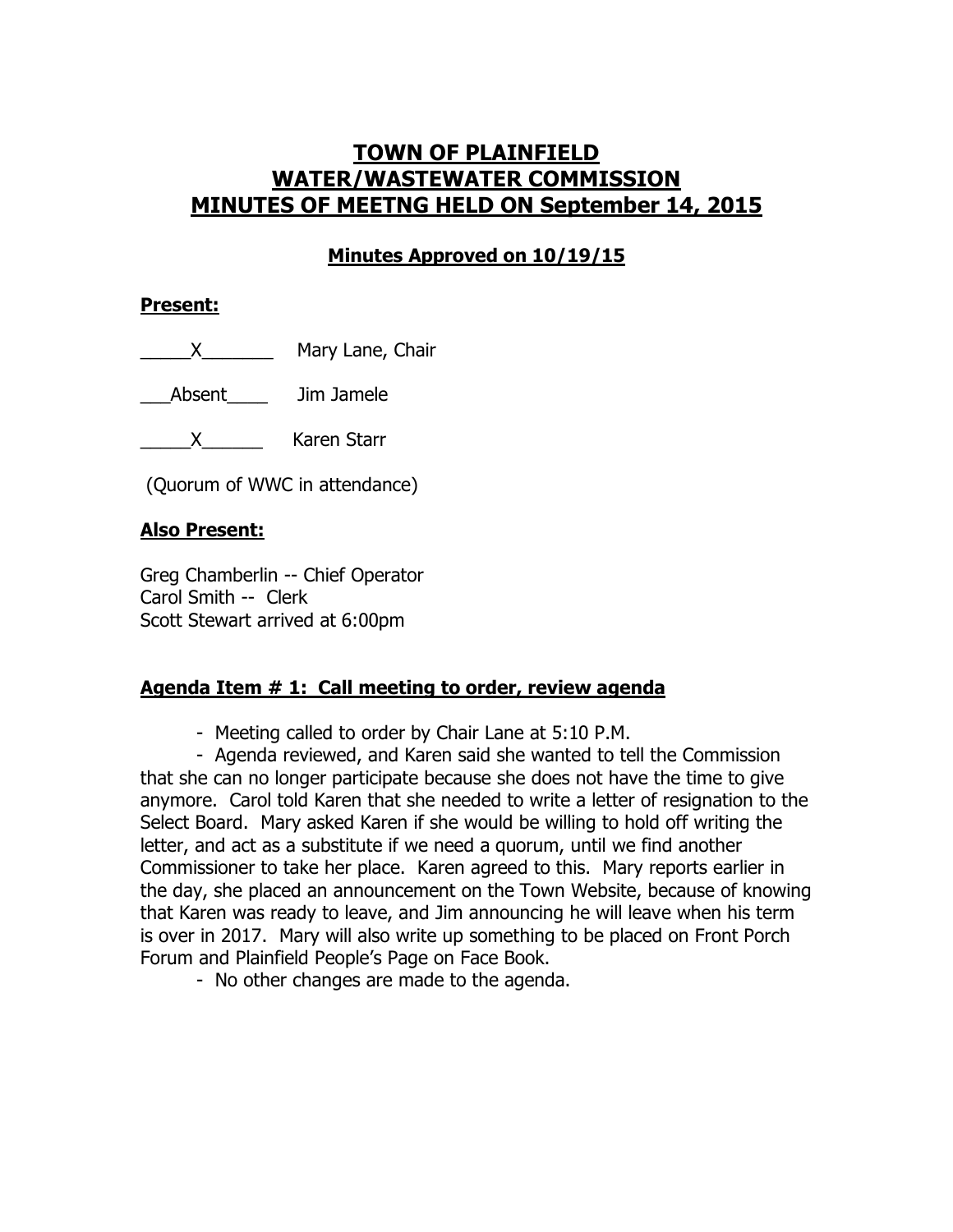### **Agenda Item # 2: Review/Approve July 20, and August 28, 2015 minutes.**

- Minutes were reviewed. Minutes of 7/20/15 had a number of corrections, pointed out by Mary, who agreed to correct the draft, and post the final minutes to the website. No problems were found in 8/28/15 minutes.

- Mary moves to accept the minutes of July 20, 2015 as amended, Karen seconds the motion, and it passes unanimously.

- Mary moves to accept the August 28, 2015 special meeting minutes as written, Karen seconds the motion, and it passes unanimously.

### **Agenda Item #3: Clerk's Financial Report**

- Carol states the delinquencies have gone down a bit, but she continues to be concerned about the amount of people who say they will make payments, but do not. Commissioners discussed methods of collections allowed in the regulations, and if that needs to be changed. No decisions or motions made.

## **Agenda Item #4: Chief Facility Operator's Report**

- Greg reports he is having problems with curb stops that have not been exercised in possibly 40 years, and hopes they will not have to be replaced. These are being accessed because of the Meter Project.

- The Meter Project has started again. Sax has placed door hangers but they have not received many calls. Greg is not confident that things will run smoothly, and reports one of the meters installed earlier in the morning, was leaking at a home on East Hill Rd. Greg reports that Jason Booth has not sent the letter denying EJP's request for an increase in pay, because of questions Jim Jamele emailed to him. Greg reports he did receive a radio, so he can now stay in contact with the plumbers better.

- Greg reports that Mr Lawrence, who lives in Bunker Hill Circle, refused to allow the plumber to dig a meter pit for Lucy Blue's residence, that is located on his property. The Commissioners suggested that if Greg has any problems when he talks to Mr. Lawrence, he is to back off and let Jim Jamele handle this because he will have to go to the Marshfield Town Clerk's office to look up our Right of Way.

- Greg and Mary reported a few people stopped by the information table at Old Home Days, but not many took the printed materials.

## **Agenda Item #5: DCS Insurance Letter**

- The Commission received a letter from the insurance company that DCS bonded with, wanting us to sign off. Discussion involved questions about what this company wanted since the project is not signed off on yet, however DCS has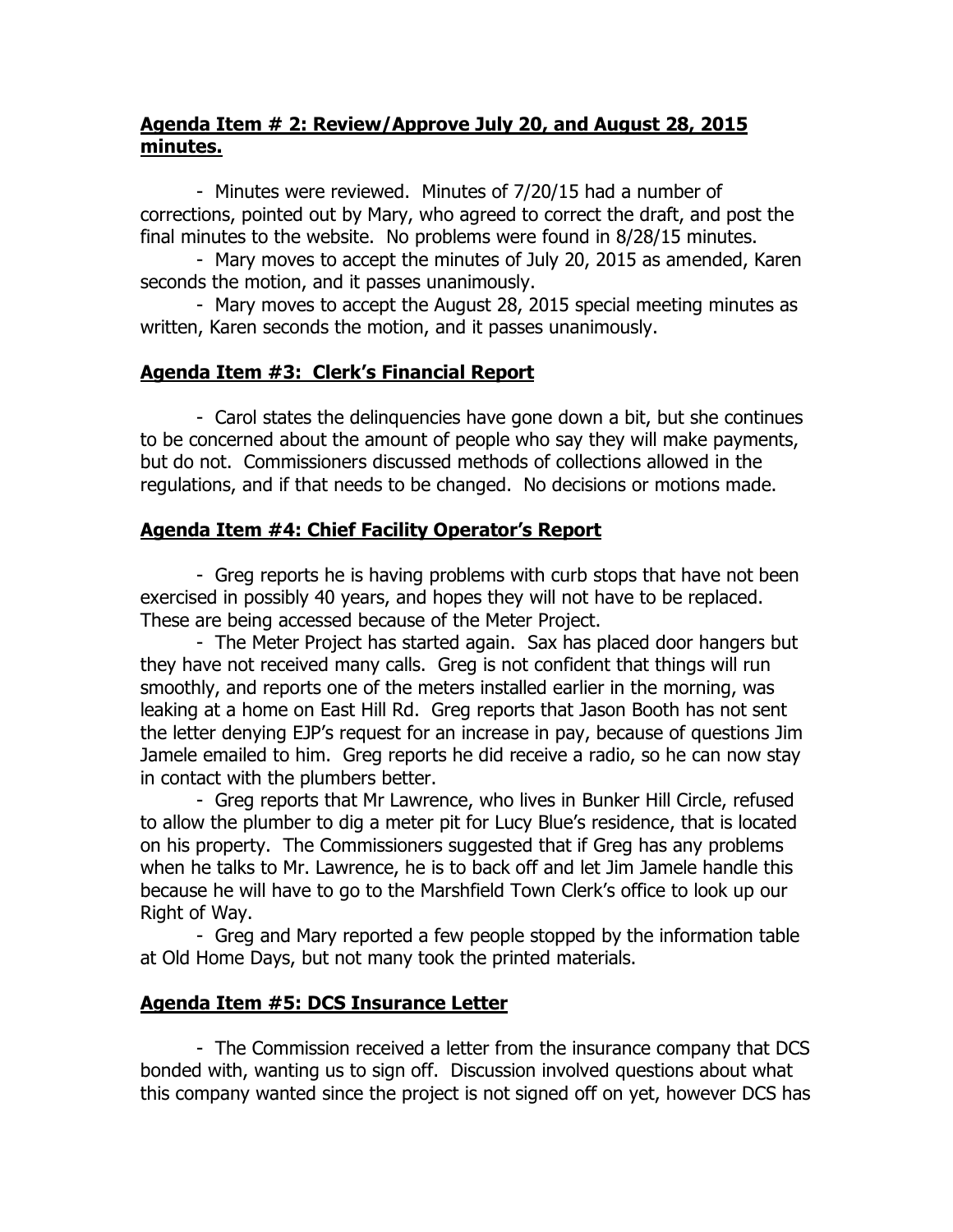completed the main part of their job. Carol will call the insurance company and ask if they want us to hold onto the letter, and sign it when we sign off on the project, or if they would like something else. Carol will report back at the next meeting, unless there is a time limit.

#### **Agenda Item # 6: Water line Improvement Project Follow-up.**

- Greg reports to his knowledge, the landscaping and other issues that DCS was supposed to complete this summer, have not been done. Greg will contact Jason Booth, the Engineer with Aldrich & Elliot to see if he knows anything more.

(Scott Stewart arrives, so we decide to change the order of the agenda so we can address his concerns).

#### **Agenda Item # 7: Review Application Forms with Guest, Scott Stewart.**

- The Commissioners signed Scott Stewart's final application to build an apartment in his house. He has already been told about the impact fees, the payment plan we created for him, and he has paid the extra \$10 application fee. He reports that is confusing on our application, because it is one application but when applying for both water and wastewater you have to pay the fee for each one. Mary read the minutes to Scott about the payment plan for the WW impact fee. Scott has 2 years to pay this off, or a lien will be placed on his property. Jim Jamele will record the lien. Carol reports she will send a reminder email to Jim.

- Scott reports he thought the zoning process to build the apartment confusing and difficult to understand who he was supposed to get permits from and where. Scott presented his ideas for a flow chart to show what to do in various scenarios. Most of Scott's issues, were not specifically with the W/WW Dept, but with Zoning. Mary informed everyone that the DRB and Planning Commission are working on the Unified Zoning Regulations, and it has been suggested that a checklist be included with the Zoning application. Scott also gave the Commission some ideas on how to update our application and add it to the town website. The Commission will take Scott's ideas into consideration. No decisions or motions were made.

Mr. Stewart left the meeting.

### **Agenda Item # 8: Review Estimates for Well House Flood Damage Repairs.**

- Greg gave the Commissioners 2 estimates for the major work that needs to be done. One is for approximately \$6000, and the other was for